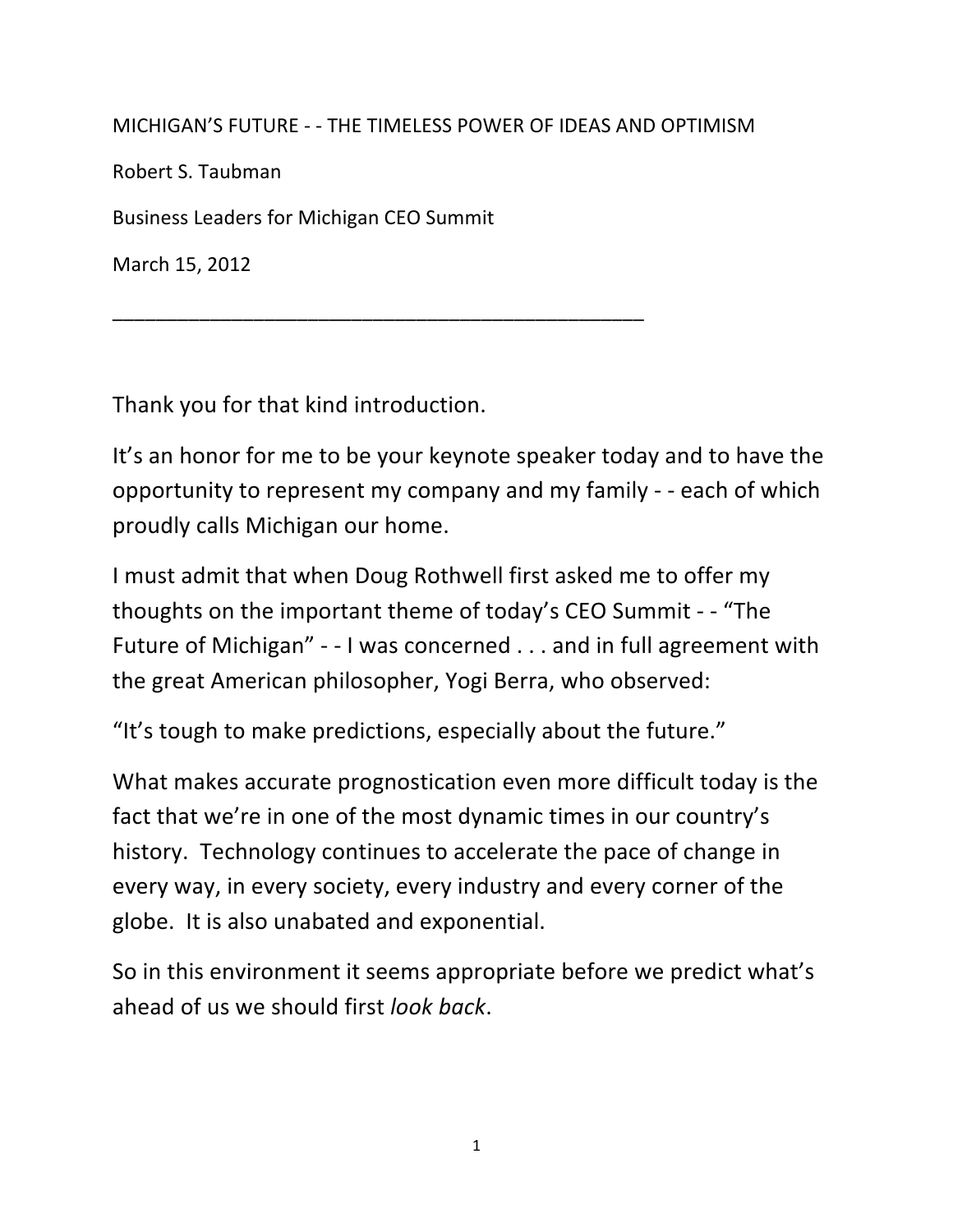Believing that what's past is prologue  $\dots$  I asked myself what a CEO Summit - - where our state's business, civic and community leaders - focused on the future of our state would have been like here in Michigan in 1912 - - 100 years ago.

Those were certainly interesting times.

It was the year Tiger Stadium - - originally called Navin Field - - opened with Ty Cobb in center field  $\dots$  the Titanic experienced its tragic maiden voyage . . . and contrary to popular belief, Doug Rothwell was not yet involved in any economic development activities.

It was also the year a 19-year-old young man named Philip Taubman arrived by steamship in the United States from Bialystock, Poland, to find supplies of hard wood for his father's business. To Philip, my grandfather, and millions of other immigrants, America was in every way a land of opportunity  $\dots$  a place of abundance and promise, unmatched anywhere in the world  $\dots$  a place where a better idea and an unyielding work ethic could trump social status, ethnic background, even religion.

Against that historic backdrop, who would have been in attendance at our 1912 Michigan CEO Summit?

Who would they be representing?

What dreams would they have had?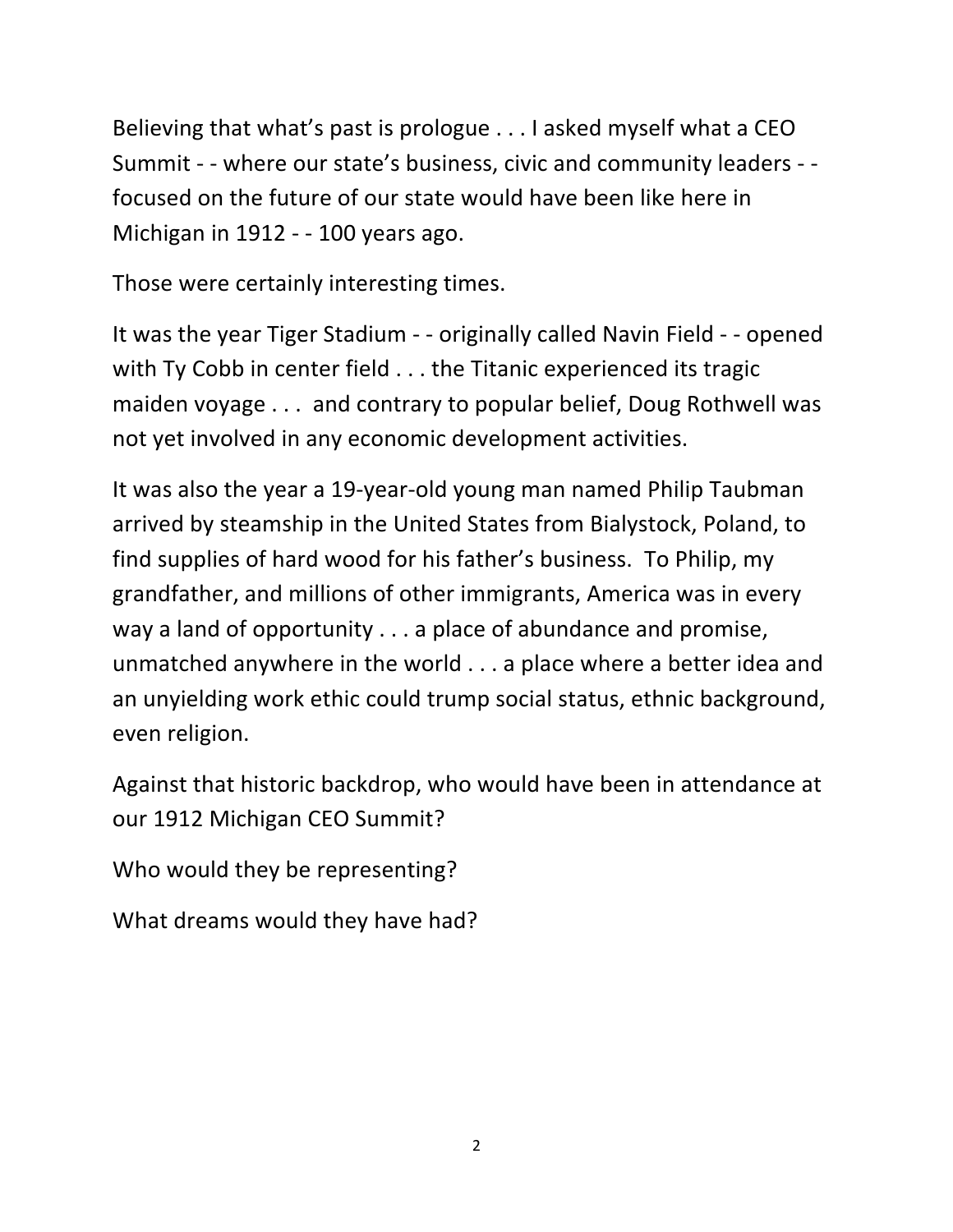The more I reconstructed the setting, the more confident I became that this exercise in reverse time travel would be meaningful to today's discussion. After all, the business, community and civic leaders participating a century ago were ushering in the greatest period of growth, innovation and prosperity in our state's history - - decades of GLOBAL leadership. So who were they? And more importantly, what can we learn from them about where Michigan needs to go?

Let's look back 100 years together.

Of course, any Michigan CEO Summit worth its salt in 1912 would have attracted a young entrepreneur named Henry Ford. His company's Model T, with its appeal and affordability for the middle class, was revolutionizing both the auto market and society. Mr. Ford's mind would also be on the new manufacturing plant designs he'd been reviewing with gifted architect, Detroiter Albert Kahn, who would also be in the room. Ford admired Kahn's Packard plant design, and together, Ford and Kahn would introduce in 1913 what the world would come to know as the moving assembly line at Ford's innovative Highland Park plant.

A few tables away would have been Louis Chevrolet. An avid race car driver and auto engineer, Chevrolet had teamed up with William "Billy" Durant a year earlier to form a company to build a sportier car to compete with Ford.

In from Midland to participate in our summit would be Herbert Dow. His company, which had made a name for itself over the last 15 years by manufacturing bleach, was expanding its product offerings into agricultural chemicals, chlorine, lime sulfur and metals; materials needed by the burgeoning industrial companies of the  $20<sup>th</sup>$  century.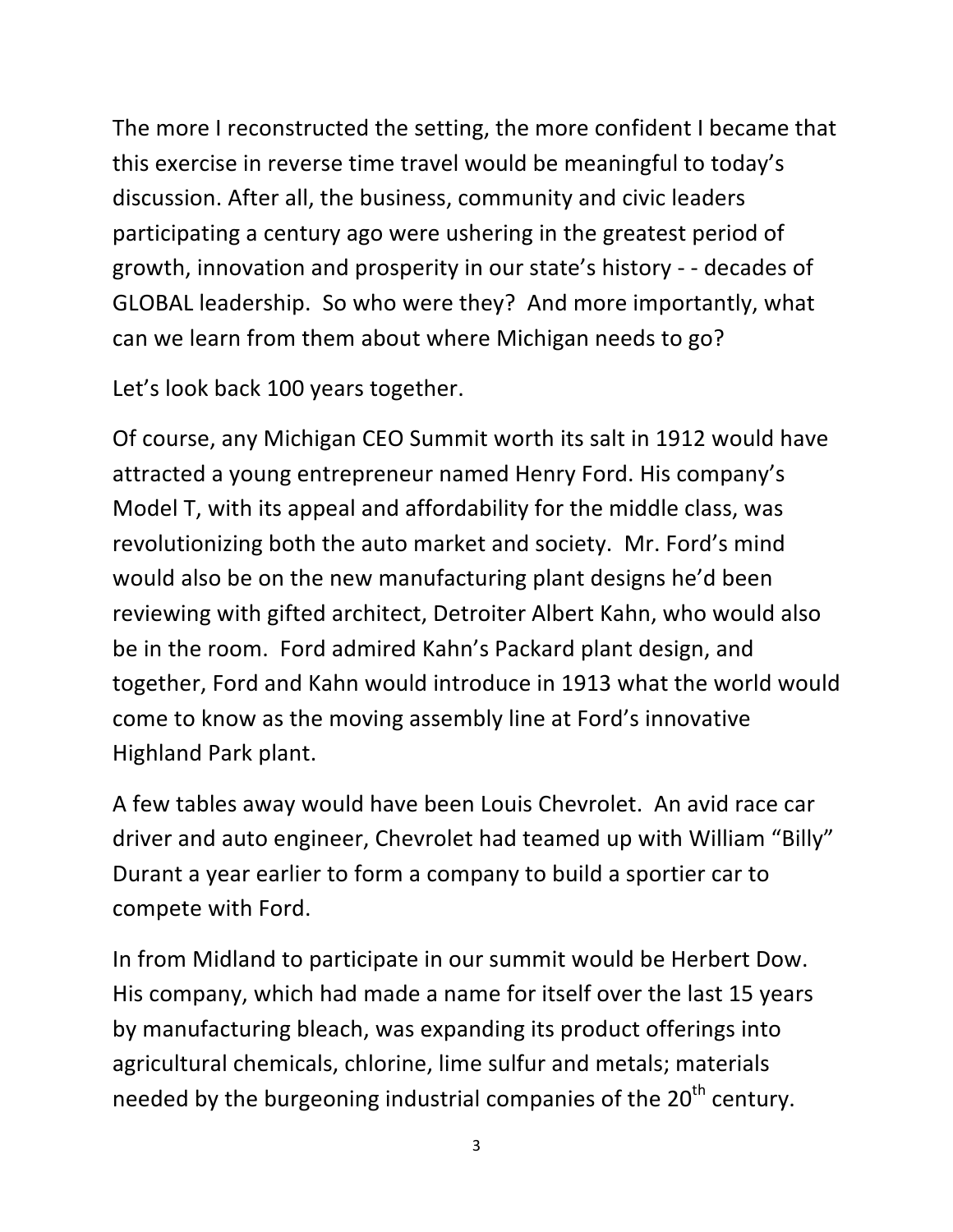Exchanging pleasantries with Mr. Dow would be George Davis, representing his fast-growing Detroit-based pharmaceutical company Parke Davis. Mr. Davis always seemed to be in a good mood. Why wouldn't he when many of his company's most successful products contained the ingredient cocaine - - which was legal in 1912. A Parke Davis advertisement promised that its powder supplement would, "make the coward brave, the silent eloquent, and render the sufferer insensitive to pain."

Not even Michigan's 5-hour Energy Drink can make those claims today!

Sure to be among us would also be W.E. Upjohn, in from Kalamazoo, where his Upjohn Pill and Granule Company, founded in 1886, was thriving. He held the patent rights to the world's first mass-produced "friable" pill, allowing medicines to easily dissolve in the stomach.

Also really interested in the future of our state, would be Peter Wege and Walter Idema, who with 15 employees founded the Metal Office Furniture Company of Grand Rapids in 1912 – later to be called Steelcase. Their big breakthrough was to come in 1914 when they secured the patent for the world's first steel wastebasket - - lessening the risk of fires in the new office towers being built in cities across America. 

Benton Harbor's Lou Upton would also be "in the house." Lou in 1911 founded the Upton Machine Company with a patent in hand for the first motor-driven electric home washing machine. Later to be named Whirlpool, Lou's company was on the forefront of introducing time and labor-saving conveniences into the newly electrified homes of America's developing middle class.

4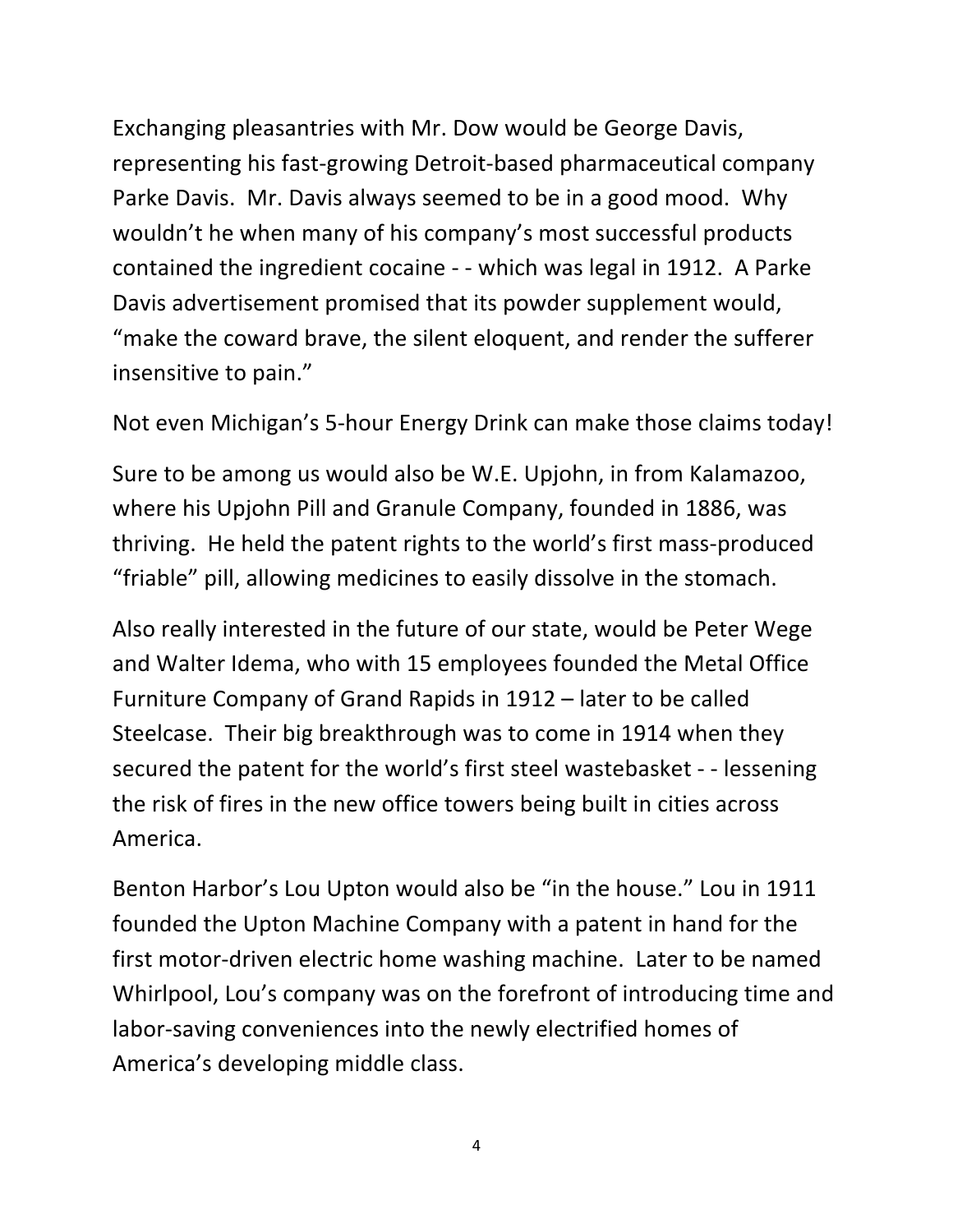Those same consumers were beginning to enjoy mass-marketed breakfast cereals, none more popular than the offerings of the Battle Creek Toasted Corn Flake Company. Founded in 1906 by former health spa manager W.K. Kellogg - - the company's "better for you" breakfast foods, based on a unique method of toasting wheat flakes, was revolutionizing the consumer products industry.

Frank Gerber, of the Fremont Canning Company, would certainly make the trek to Detroit to see what he could learn to help the growth of his 11-year-old company. Gerber canned peas, beans and fruits produced by local Michigan farmers for shipment across the country to the increasingly popular national grocery chains.

Thanks to a great idea from his wife in 1927 to market prepared baby foods, Mr. Gerber would redefine the baby food industry for generations to come.

It is also likely that among these motivated *male* CEOs would be a *woman* named Emily Helen Butterfield, the first registered female architect in Michigan and the first president of the Detroit Business Women's Club, founded - - you guessed it - - in 1912.

While Ms. Butterfield and all other women in Michigan would not get the right to vote in state elections until 1919, our state's female entrepreneurs were contributing to our economic growth well before they would be warmly welcomed into the business community.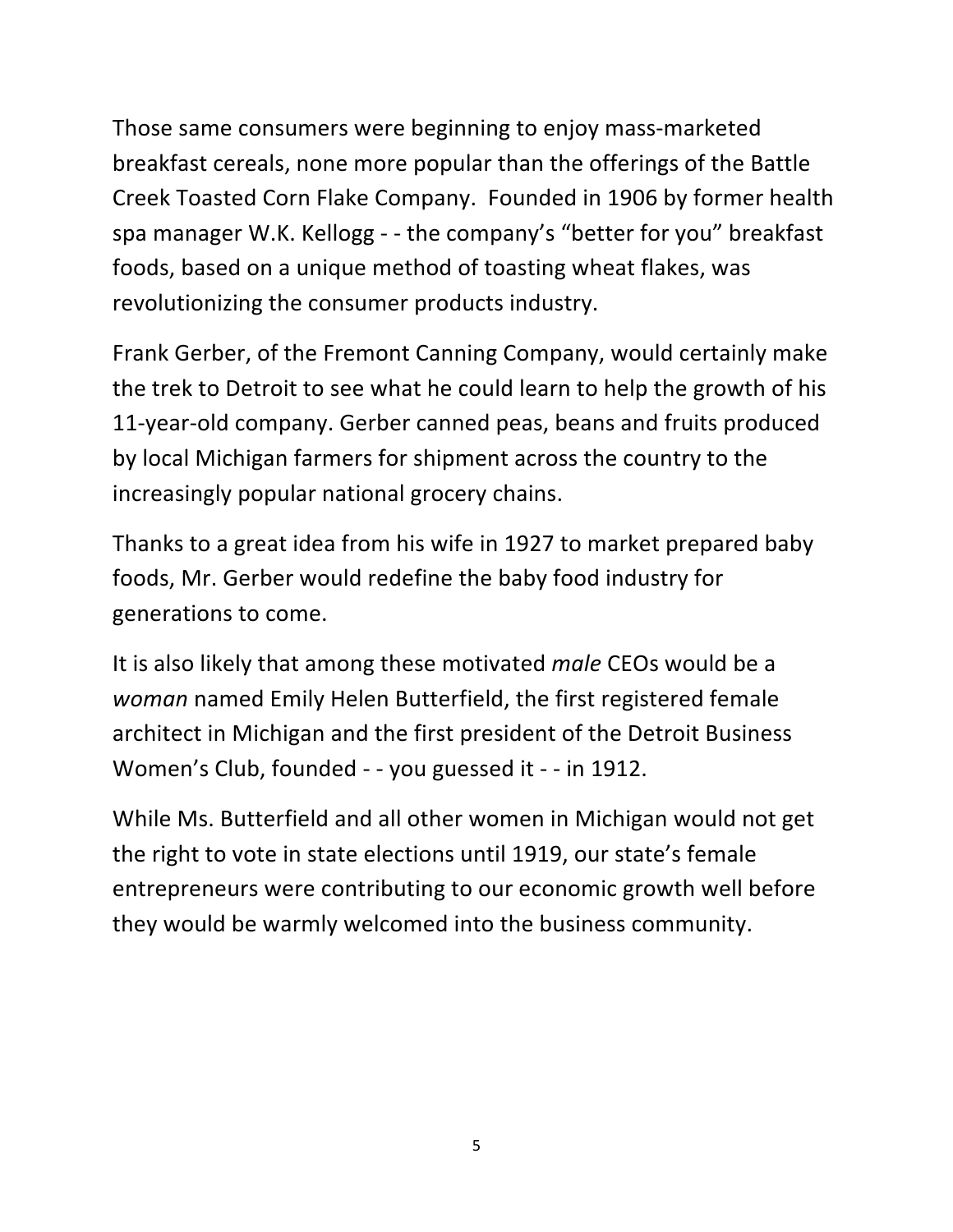And what would the media coverage have looked like? Looking out at the audience we might find Edward Willis Scripps, founder of the Detroit News. It was Mr. Scripps who founded United Press International in 1907 to challenge the monopoly enjoyed by Associated Press. 

I think you'll agree, our state had a lot to be proud about in 1912.

Ford ... Dow ... Chevrolet ... Upjohn ... Kahn ... Durant ... Kellogg . .. Scripps ... Gerber ... Davis ... Butterfield ... and the list goes on and on.

Michigan's innovators, inventors and entrepreneurs were changing the world and in the process creating levels of wealth, employment and prosperity never before imagined.

I'm sure it's tempting to dismiss our throw-back summit as interesting, but irrelevant history.

After all, that happened 100 years ago, and could never happen again in today's economic environment.

But I'd like to suggest to you this afternoon  $-$  - in the year 2012  $-$  - that all this could happen again, right here in Michigan.

Because with all due respect to Michigan's extraordinary leaders of the early  $20^{th}$  century - we've got amazing talent in this room today . . . our state boasts outstanding resources and advantages . . . and what has *not* changed and will never be irrelevant is the power of ideas and optimism.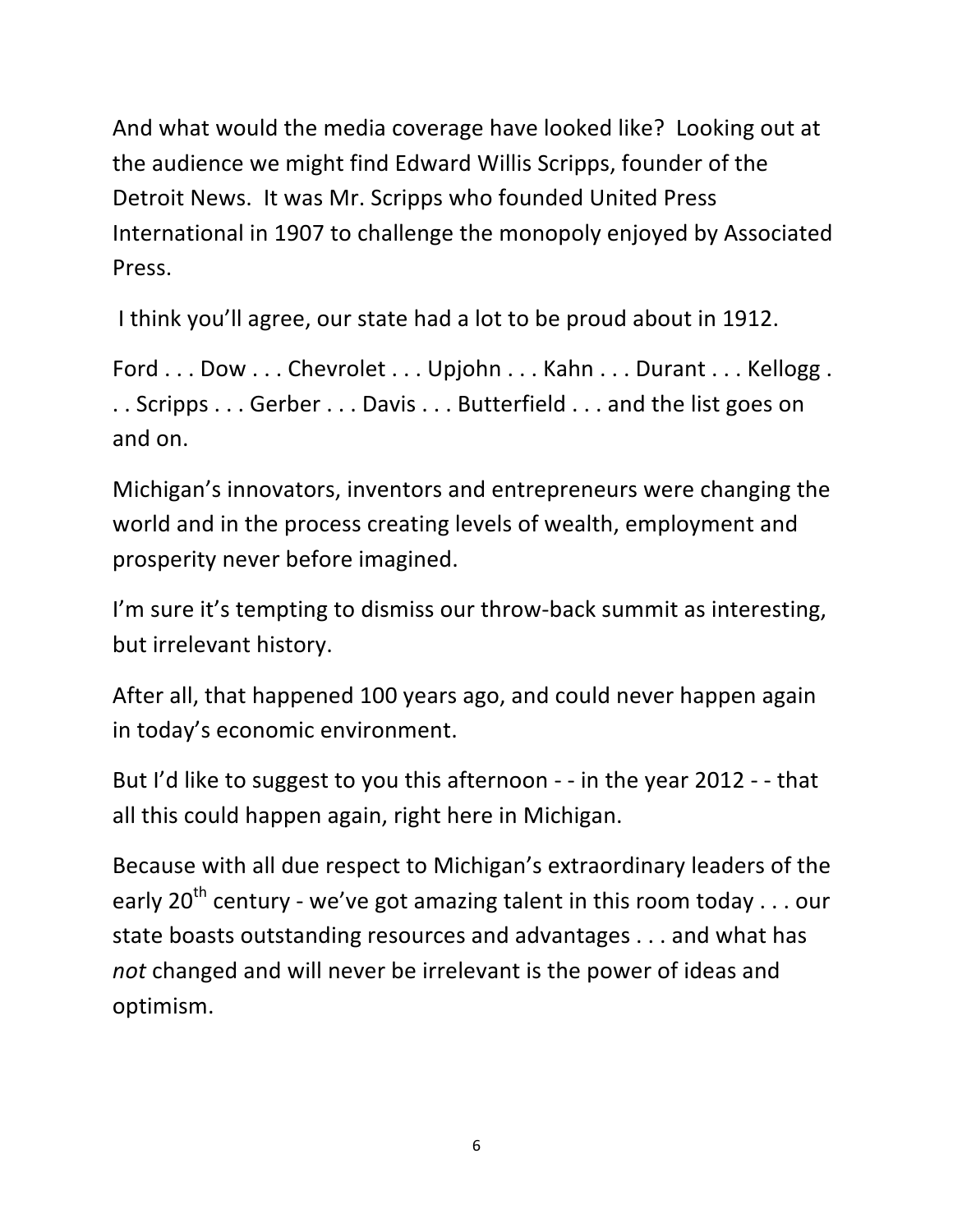Friends, ideas and optimism were what set our ancestors and this great state of Michigan apart at the turn of the last century. It's what drove the migration and growth of our state and made it one of the largest in the US. And ideas and optimism are always what will set us apart again.

Now, some might argue that for leaders like Henry Ford there was nothing but opportunity ahead. He was tinkering in a new industry ripe for growth with nothing but blue sky ahead. Those were the good old days.

Of course nothing could be further from the truth.

When Ford introduced the Model T in 1908, there existed little infrastructure to support his thirsty internal combustion engines. Few gas stations. No highways. Few suppliers of reliable tires and other key component parts. No garages on the average American's home.

Those hurdles make the challenges to today's electric cars seem simple.

Instead of complaining, these Michigan entrepreneurs turned adversity into opportunity and never looked back.

Nothing was handed to them . . . All faced major obstacles to success.

When my grandfather first stepped on shore in America in 1912, his path was anything but paved with gold. He was supposed to meet an agent in Davenport, Iowa, who would take him through Wisconsin and Minnesota to find the precious hard woods his father had sent him to purchase. 

The agent didn't arrive, and my grandfather, speaking no English and having no job, spent a couple of days in jail.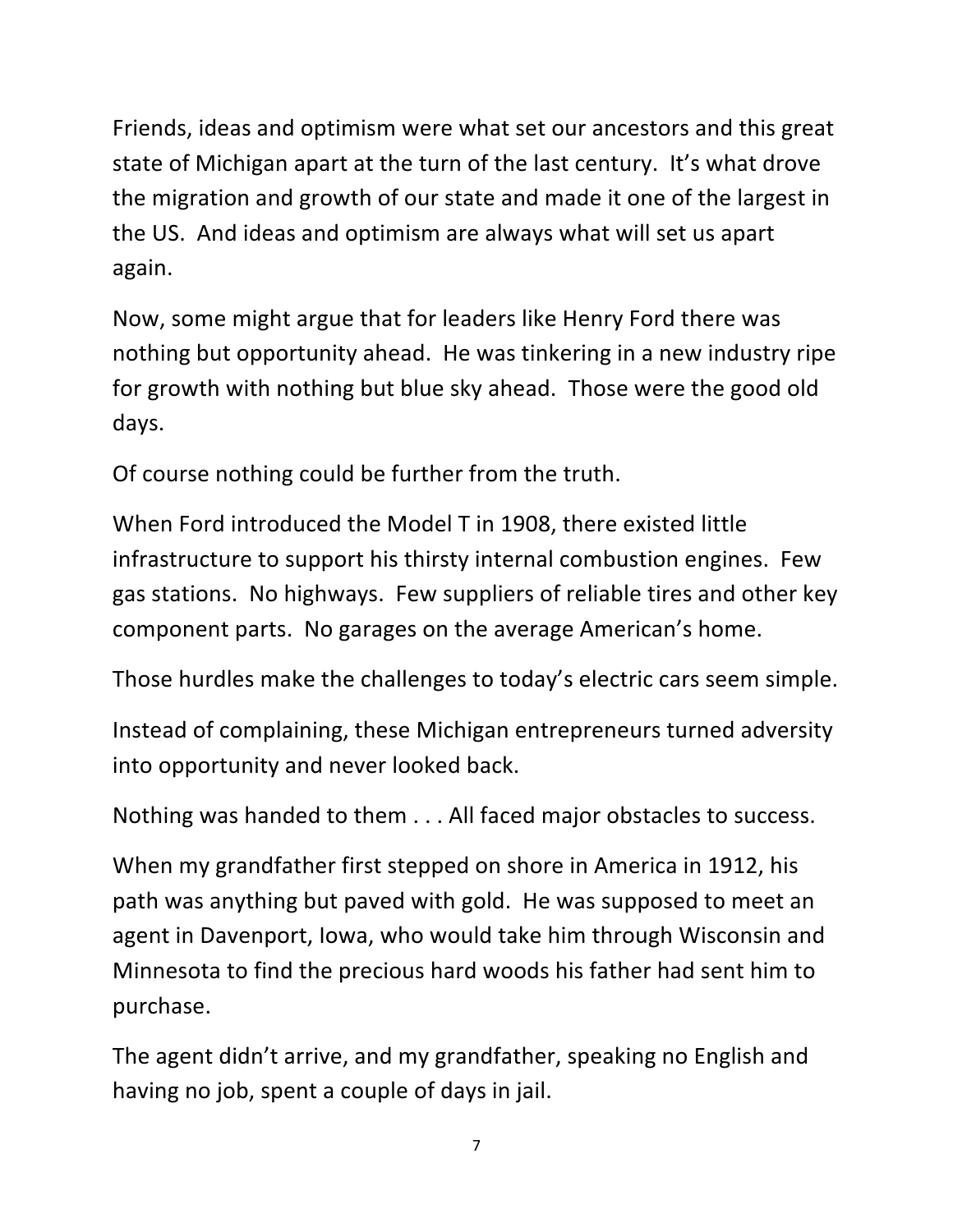To stay out of trouble and make ends meet, my grandfather got a job as a gear grinder in a factory. He didn't return to Poland, and after about a year, his parents, worried that he might marry a non-Jewish woman, sent my grandmother Fannie over to be his bride.

They started their family and settled down in Davenport.

About 1920 my grandfather was transferred to the Wilson Foundry plant on Saginaw Street in Pontiac, Michigan.

Philip and Fannie Taubman's family was completed in 1924 with the birth of their fourth child, my father, Alfred.

Soon, Philip decided to leave the security of the Wilson Foundry to start his own homebuilding company. He built the home in which my father was born on Ottawa Drive, and then the first synagogue in Pontiac.

When the economy collapsed with the Great Depression, he refused to walk away from his financial obligations, moving the family to a small cottage on Sylvan Lake and tending the orchards.

Despite all these hurdles - - or perhaps because of them - - my father never stopped learning and dreaming. At age 11 he went to work evenings and weekends in a small retail shop. There he began to form his understanding of customers, merchandise, business and fashion. These were the ideas - - along with his experiences in college and World War II - - that ultimately would form a new vision for how Americans would shop.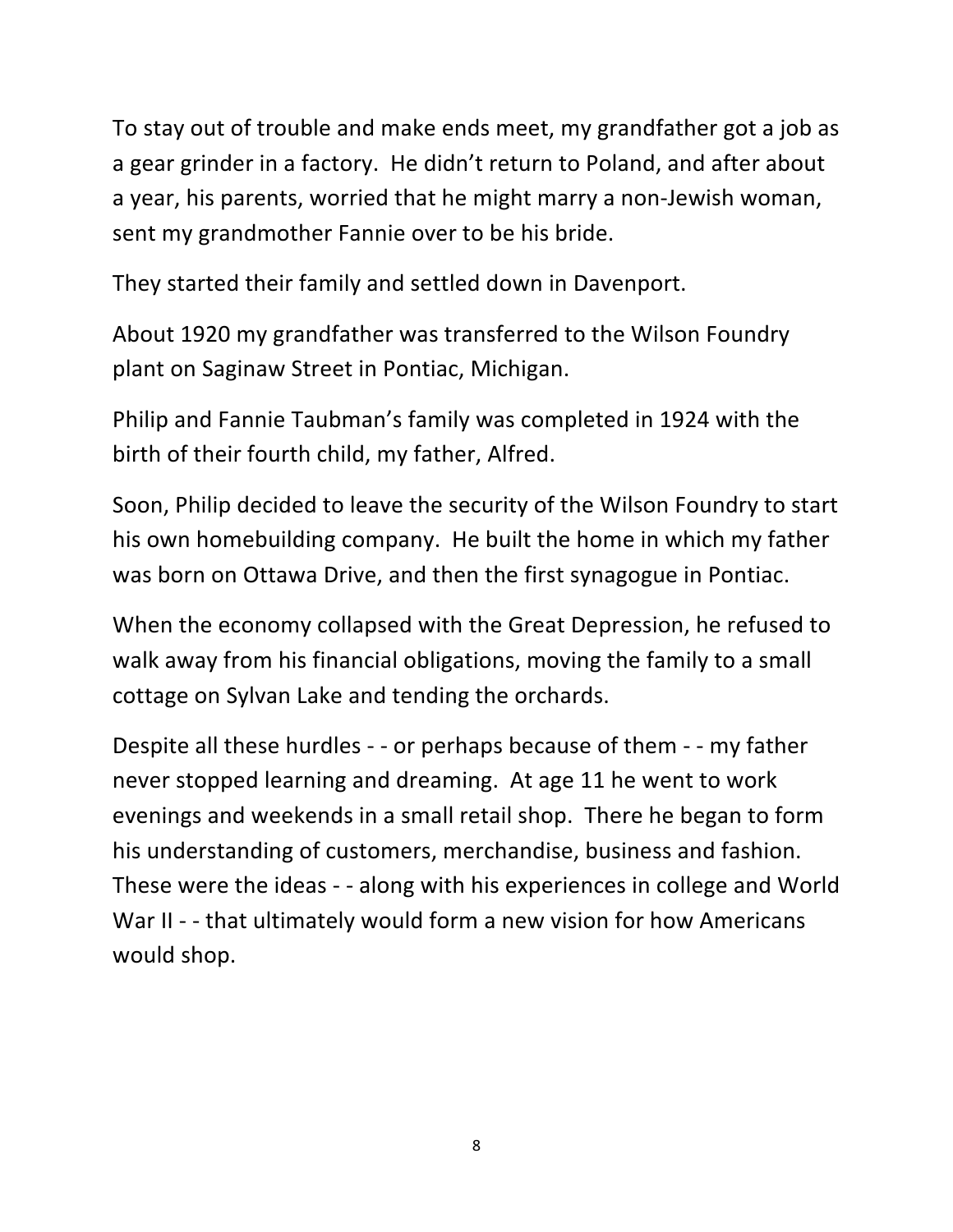In 1950 my father founded The Taubman Company with a \$5,000 loan from Manufacturers Bank – now Comerica. Trained as an architect -first for two years at University of Michigan and then another year at Lawrence Tech -- he started as a design/build General Contractor, a relatively new idea at that time.

Soon his unique ability to visualize physical space and how people use it, allowed him to morph into retail development. He recognized quickly that America's post-war highway systems would dramatically redefine markets and trade areas from coast to coast. That led him to start building the pioneering, new, large shopping centers our company became well-known for.

Like the leaders attending our 1912 Summit, my father and The Taubman Company, prospered here in our state, despite all obstacles, because of the awesome power of ideas and optimism.

So the question before us today, 100 years later, is:

Can history repeat itself?

Are we - the leaders of today's Michigan companies - prepared to bring new ideas to market, turn challenges into opportunities, and once again spread Michigan creativity and productivity to every corner of the globe?

My answer - - looking around the room today - - is emphatically YES. Here's why I'm optimistic: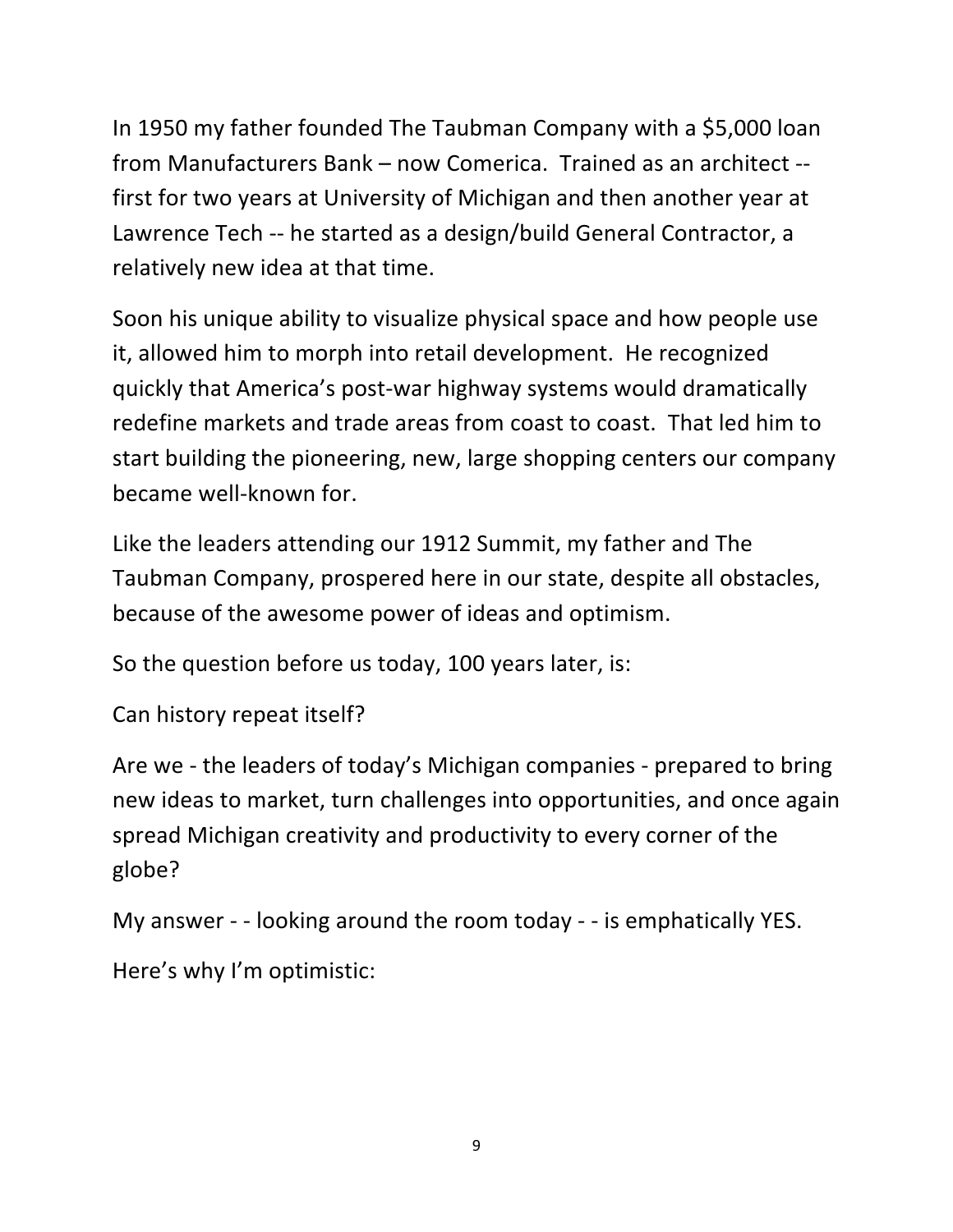Let's start with the auto industry. While their names may not be on the front grills of the cars they manufacture, Dan Akerson, at GM, Sergio Marchionne at Chrysler and Alan Mulally at Ford are overseeing the resurgence of the American automobile industry.

If you attended January's Detroit Auto Show, you could feel the renewed levels of pride and optimism in Cobo Hall. Michigan is reclaiming its position as the industry's center of gravity.

It's hard to believe, that these are the same companies that were by most accounts at death's door a few years ago.

But as best-selling business author Jim Collins states in his mega hit *Built to Last*, "the signature of a truly great entity is not the absence of difficulty, but the ability to come back, from difficult times, stronger than before."

I think it's safe to say, we're seeing that resiliency not just in our auto industry -- but increasingly in our state.

You can see evidence within blocks of this historic hotel that driven entrepreneurs are creating diversified products and services for consumers across the nation and around the globe.

My good friend Peter Karmanos grew up here in the city working weekends and nights in his father's diner. Not the most obvious environment in which to nurture an understanding of computer technology. But as we know, Peter's Compuware, headquartered proudly downtown, has become a significant international software business ... creating Michigan jobs in an industry that didn't exist in 1912.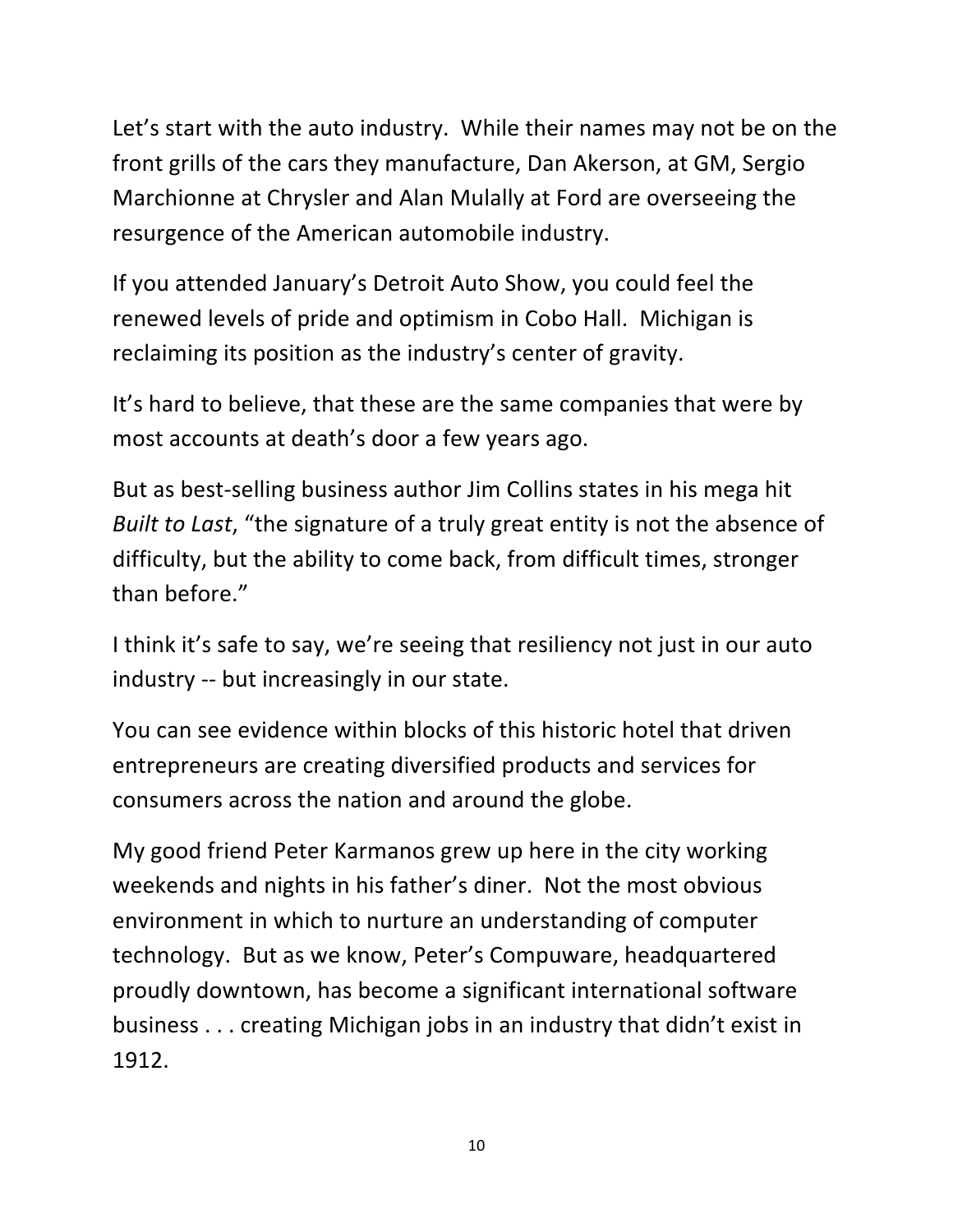In financial services, there are few more compelling success stories than that of Dan Gilbert's Quicken Loans. Just a few years ago he brought his enthusiasm, spirit and service culture downtown along with thousands of co-workers. Throughout the Great Recession Quicken defied the unprecedented head winds of the home mortgage market  $$ the company is bigger and stronger than ever.

Over in Midland, Herbert Dow would be impressed with the innovations emerging from the company he founded in 1897. Today's CEO Andrew Liveris would be proud to show Mr. Dow the company's new solar roof shingles, made right here in Michigan.

Both Mr. Upjohn and Davis would not believe the medical wonders coming out of Stryker's headquarters in Kalamazoo. The company's life changing joint replacement and advanced surgical and hospital products are leading edge.

Interestingly, the new Executive Chairman of Stryker is Bill Upjohn Parfet, who has followed his family's long history of creating new businesses and many Michigan jobs. His company MPI, located in Kalamazoo is one of the leading testing laboratories for medical research in the world. It's also one of the fastest growing companies in the state, constantly hiring new researchers from Western Michigan University.

Nearby, in Battle Creek, CEO John Bryant is overseeing the distribution of Kellogg's healthy breakfast cereals to consumers, now in 180 countries around the world.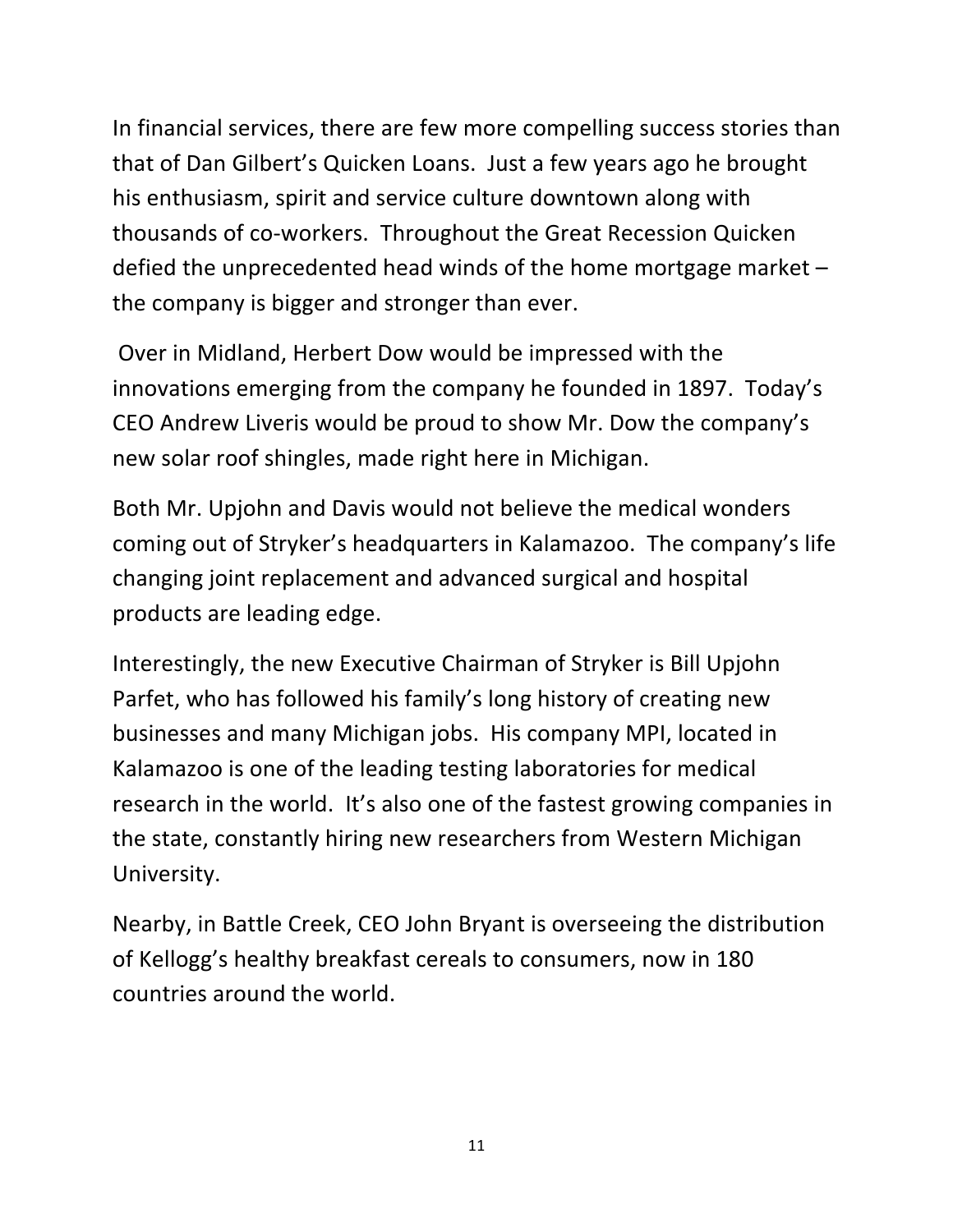And how impressed would the founders of the Metal Office Furniture Company of Grand Rapids be to learn from Steelcase CEO James Hackett of the company's 10,000 employees and 650 dealers offering state-of-the-art "ergonomic workstations" to office workers around the world? 

These are just a few of the talented people leading Michigan's  $21<sup>st</sup>$ century companies. No, these may not all be household names, but these organizations have the ideas and optimism to make our state's future at least as successful as its past.

So the next question is one that I'm sure on many of your minds:

Does our state have the resources and supportive business climate necessary to allow history to repeat itself?

Once again, I'm optimistic - - more optimistic than I've been in many years.

Let's consider a few of our key assets:

We have several of the most respected research universities in the world right within our borders.

Our globally competitive, but still underemployed workforce offers extraordinary experience in manufacturing, engineering and technology.

We have the  $4<sup>th</sup>$  largest high tech workforce in the nation - - and more engineers per capita than any other state.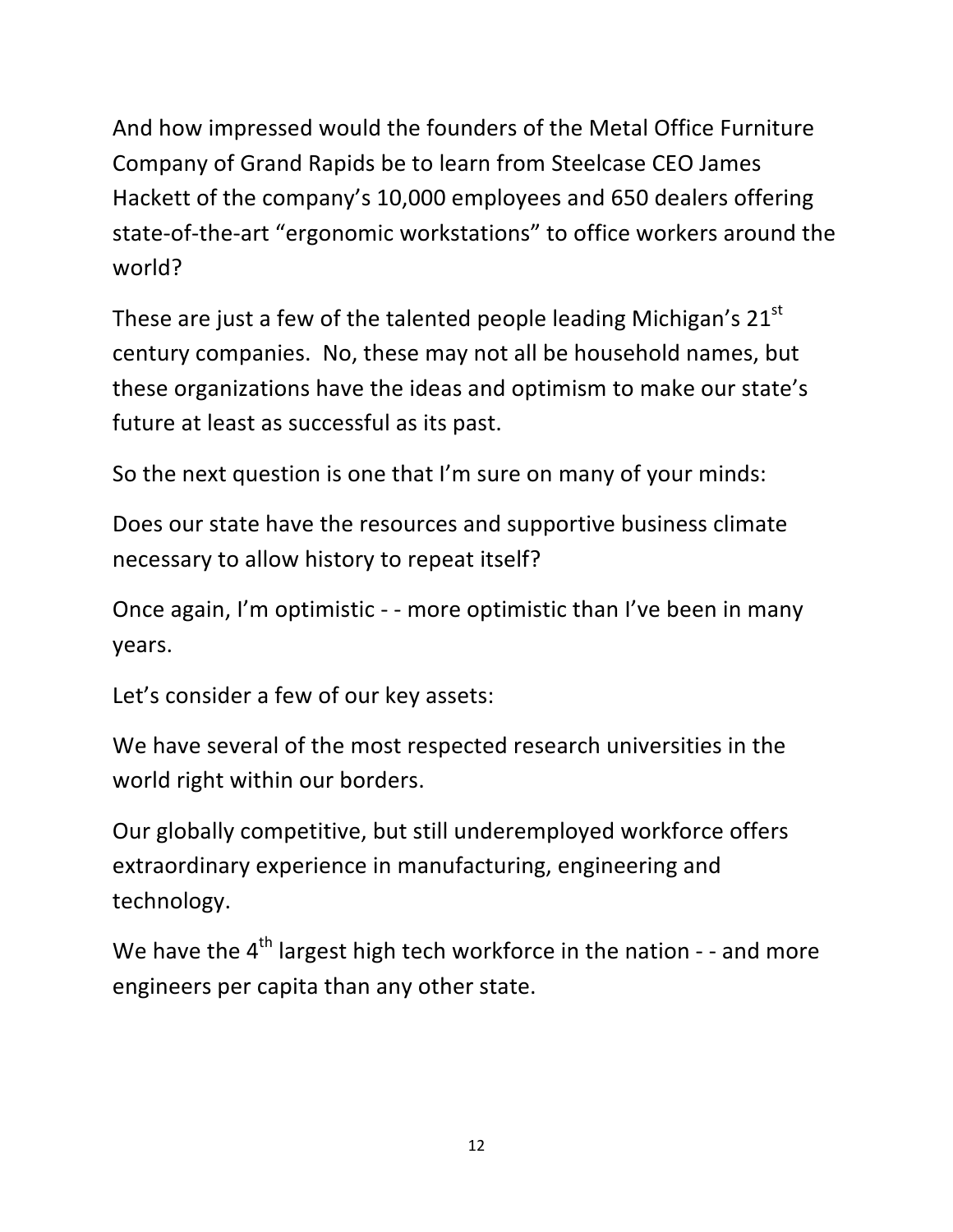Not surprisingly, we're second in total annual R&D expenditures, and first in automotive R&D, with annual expenditures of \$11 billion. That represents 75 percent of our nation's total.

Our communities across the state offer a range of attractive lifestyles and some of the most affordable housing opportunities in the nation.

And our state, is enjoying its first surplus in years, it's operating with a balanced budget - - passed on time - - and a much-simplified tax structure for businesses.

In addition there is a sincere effort under way in Lansing to review and reform the burdensome maze of regulations holding us back. It's always about leadership - thank you Governor Snyder!

And there is another asset - - important to our  $20^{th}$  century success - that will increasingly set us apart in the  $21<sup>st</sup>$  century.

Close to a quarter of the planet's fresh water is found in and around Michigan.

Let me say that again. Nearly 25 percent of the planet's precious fresh water is right here in Michigan.

That's an extraordinary global advantage for our state. The world will find alternatives to fossil fuels -- scientists and engineers will invent ever-more efficient fuel cells and faster computers -- but there is no replacement for water.

And many parts of the world are running out of it, as populations continue to grow.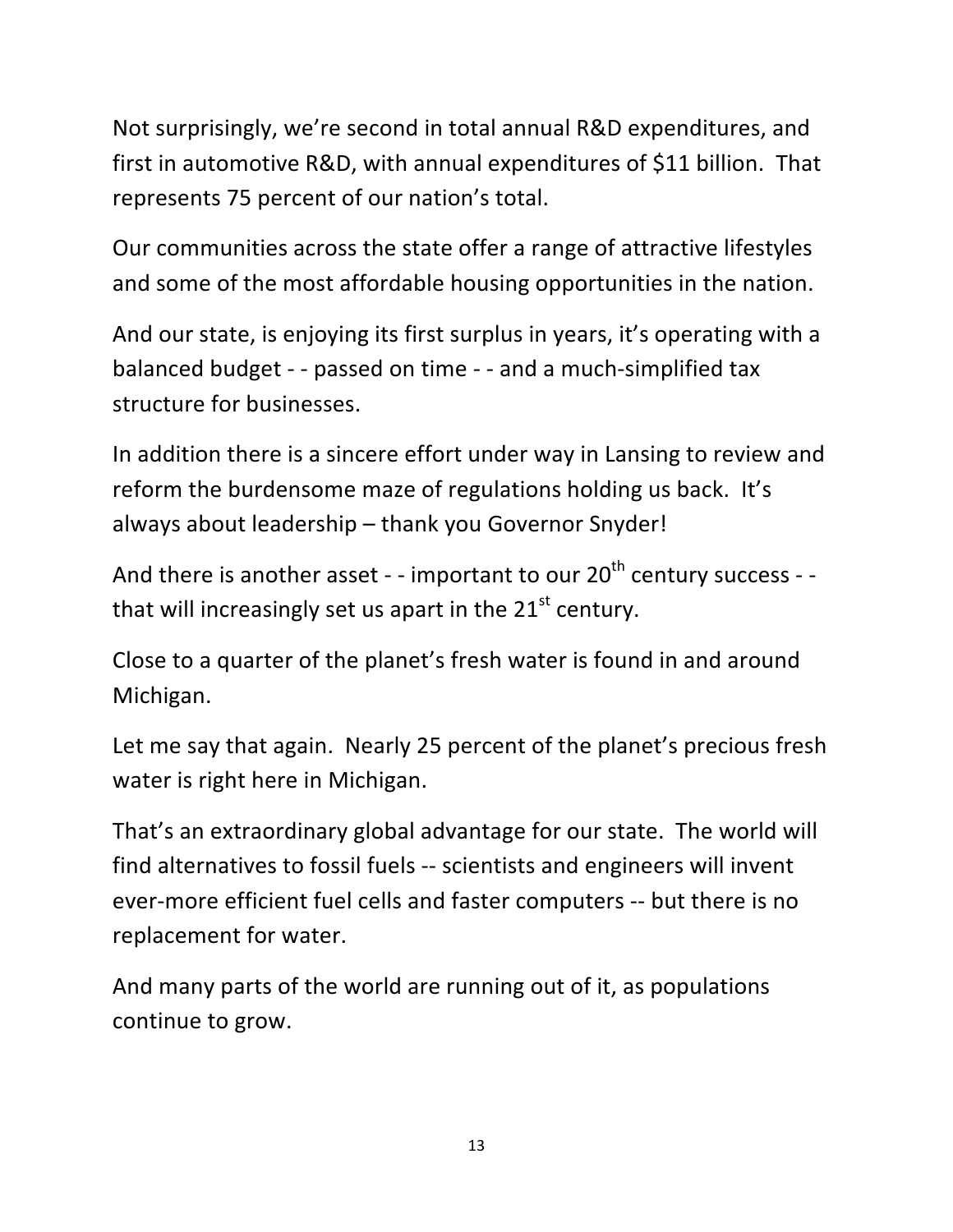How important is water to industry? I'm told it takes more than 1,000 gallons of water to produce just one gallon of ethanol from corn.

And in Phoenix, computer chip manufacturers are considering relocating their operations after being told by authorities that their fresh water required for production may need to be rationed in the near future.

Protecting our water stocks and keeping them secure will attract waterintensive industries and leave the state with an incalculable advantage for decades to come.

Given all these assets, our company is betting Michigan will attract its share of the more than 50 million new Americans who will be with us by the year 2025.

No question, we also have liabilities that need to be addressed:

Like most states, our healthcare costs have to be brought under control and our K-12 public school systems, in the most rural and urban areas are in need of significant repair.

And here in Detroit, the staggering problem of adult illiteracy  $-$  nearly half its people - threatens the City in many ways.

But the good news is that organizations like Business Leaders for Michigan are focusing energy and resources on these challenges with renewed creativity and commitment.

Roughly a month ago, Business Leaders reported significant progress on the Michigan Turnaround Plan and unveiled a vision for the next ten years to grow a New Michigan economy.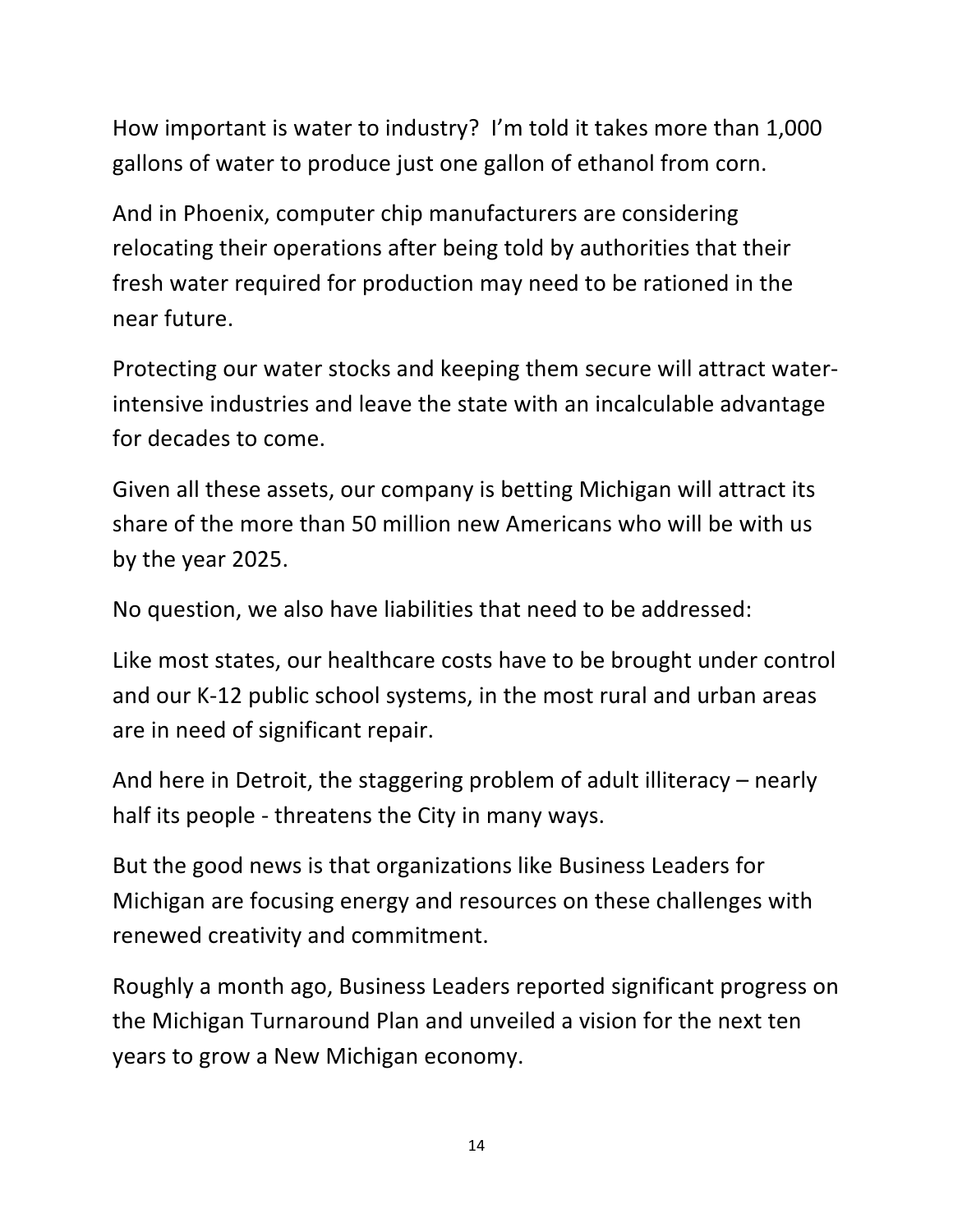We must find ways to utilize our extensive engineering talent and to build a truly global engineering village.

We must utilize our very central location to not only to build an Aerotropolis – but to become a Gateway to the Midwest

We absolutely must leverage our higher education, to produce more talent, and to drive the economy through innovation and greater research.

We must grow our natural resource economy, and expand the life sciences to become a hub for innovation

And, we must also build from our automotive base into a global center of mobility.

I know that at Taubman Centers, we're proud and pleased to be Michigan based. While we're working on projects as far away as Puerto Rico and Asia, we're backing up our state pride with substantial investment in our Michigan properties.

In just the last five years we've opened The Mall at Partridge Creek . . . completed a major expansion, including the addition of a new Nordstrom store, at Twelve Oaks. . . added new restaurant and shop space at Fairlane Town Center . . . and very successfully repositioned Great Lakes Crossing Outlets.

Collectively, that represents thousands of construction jobs and more than three thousand permanent jobs. It also represents a total capital investment of more than half a billion dollars.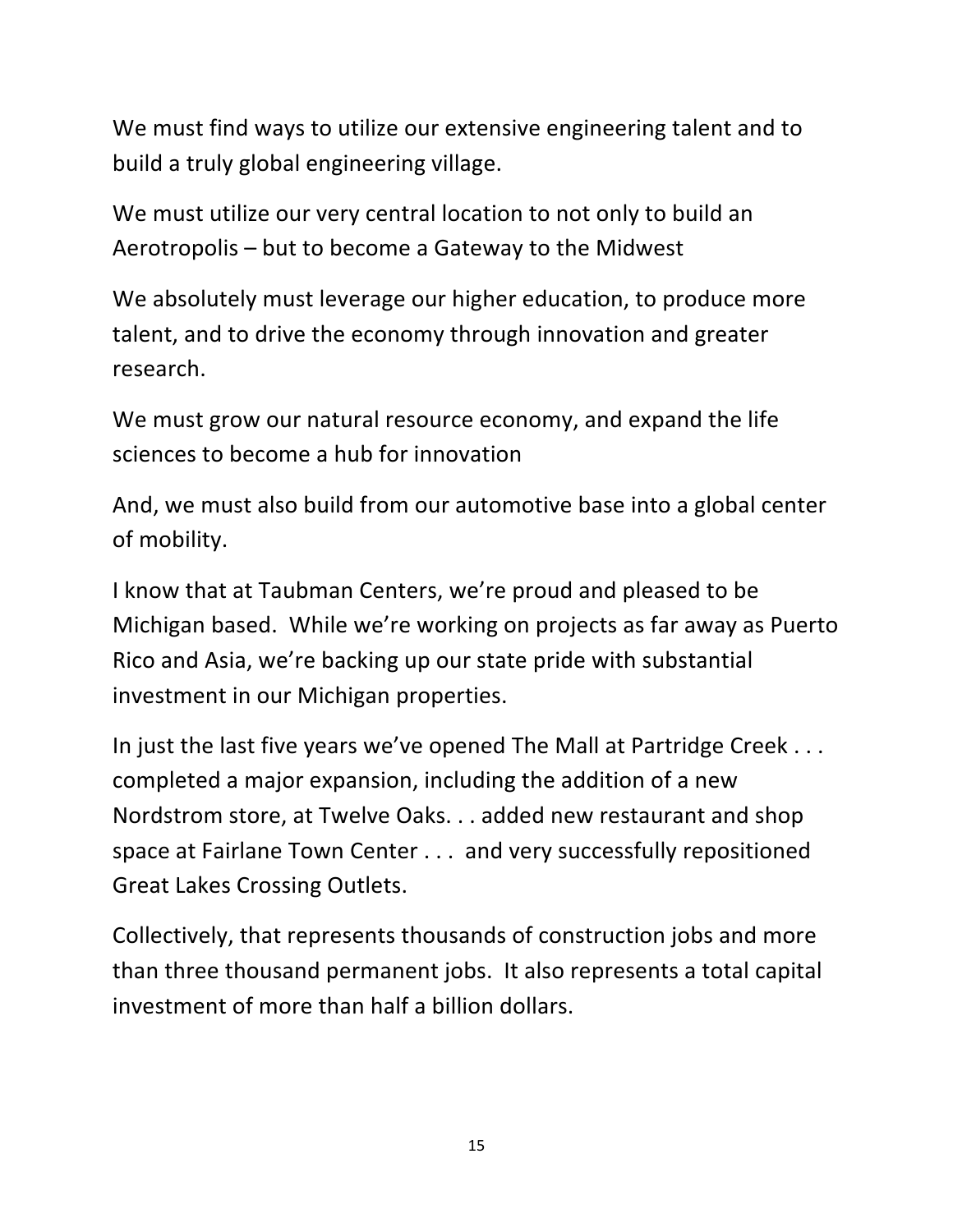Our company is but a small example to the state: continuously invest in your key assets, continuously invest in your people and have a laser focus on the unique products  $-$  or industries  $-$  that will create the greatest growth. Following those basic principles, our company has enjoyed total shareholder returns over 16% compounded since it went public in 1992 nearly 20 years  $ago$  – and over 21% compounded over the last 10 years.

Beyond Taubman Centers' contributions to the state's economy, I'm very proud of our family's civic leadership and generosity. Companies that are successful, and grow in a community, want to invest in that community. It is yet another reason to help nurture local businesses.

From the earliest days of his career, my father has invested in his community with the same creativity and passion that define his business success. Here in the Detroit area, there is evidence of this all around us.

Visit the Detroit Institute of Art and you will enjoy a world-class institution strengthened by decades of his support and leadership. Travel up Woodward Avenue and you can tour the College of Creative Studies' A. Alfred Taubman Center for Design Education. This is an amazing facility that has created new education and living opportunities in the core of Detroit along with many new jobs.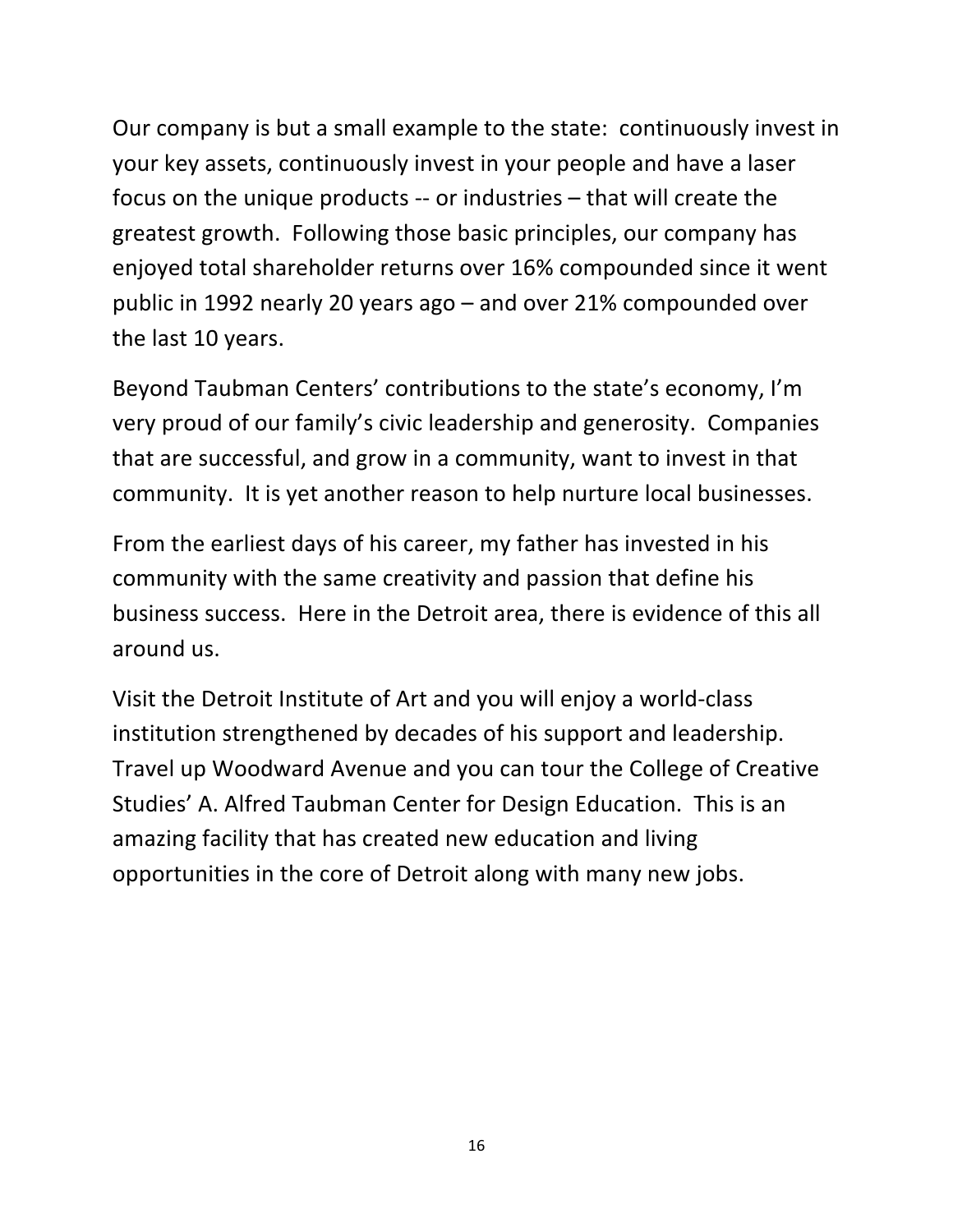Spend time on the Ann Arbor campus of the University of Michigan and you will be taken by the scope of my father's involvement. The university's College of Architecture and Urban Planning, Health Care Center, and Medical Library each bear his name. And of course, the A. Alfred Taubman Medical Research Institute -- to which he has provided more than \$100 million -- is zeroing in on cures to many of man's most devastating diseases.

And in Southfield, at Lawrence Tech, students benefit every day from the resources offered in the Taubman Student Services Center. Future students will advance their studies in the A. Alfred Taubman Engineering, Architecture and Life Sciences Complex, for which my father is providing the key challenge grant.

This commitment to philanthropy in Michigan extends throughout our family – my brother Billy is a board member of the A. Alfred Taubman Medical Research Institute and is Chairman of New Detroit.

I serve on the Board of Directors of Beaumont Hospitals, am a long time Skillman Foundation Trustee, a Director of SEMCOG, and a Trustee of the Cranbrook Educational Community. My wife, Julie, is a founding member and chairman of the Museum of Contemporary Art Detroit, and serves on the Board of Governors of Cranbrook Academy of Art and Art museum. She also has just finished an extraordinary -- and highly acclaimed -- book on the City of Detroit.

People who are successful in a community want to keep investing in that community.

So as we enter our  $62<sup>nd</sup>$  year in business as a Michigan company, we continue to be sold on this great state . . . and its future.